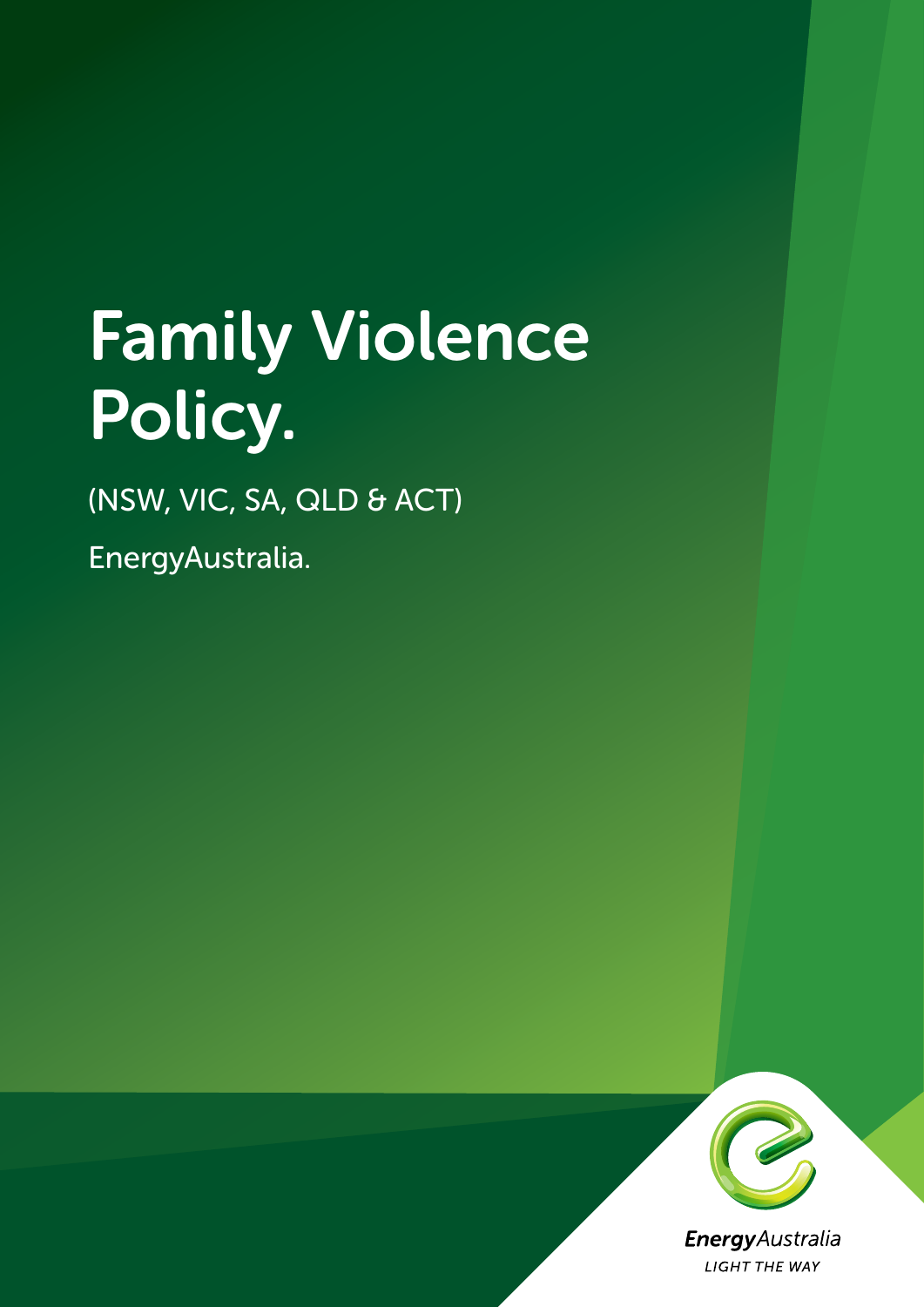| 1. Introduction.                                           | $3 - 4$        |
|------------------------------------------------------------|----------------|
| 1.1 Purpose.                                               | $\overline{3}$ |
| 1.2 Definitions of family violence.                        | $\overline{3}$ |
| 1.3 What is economic abuse in a family violence situation? | $\overline{3}$ |
| 1.4 Why it matters.                                        | $3 - 4$        |
| 2. Our family violence policy.                             | $\overline{4}$ |
| 3. Our commitment.                                         | $4 - 5$        |
| 3.1 Our commitment to customers.                           | $4 - 5$        |
| Account security.                                          | 4              |
| Debt management.                                           | $\overline{4}$ |
| Employee training & awareness.                             | 4              |
| Family violence disclosure.                                | 5              |
| Support and assistance.                                    | 5              |
| 3.2 Our commitment to employees.                           | 5              |
| 3.3 Our commitment to our communities.                     | 5              |
| 4. Complaints.                                             | $5 - 6$        |
| 5. Privacy.                                                | 6              |
| 6. Contact us.                                             | 6              |

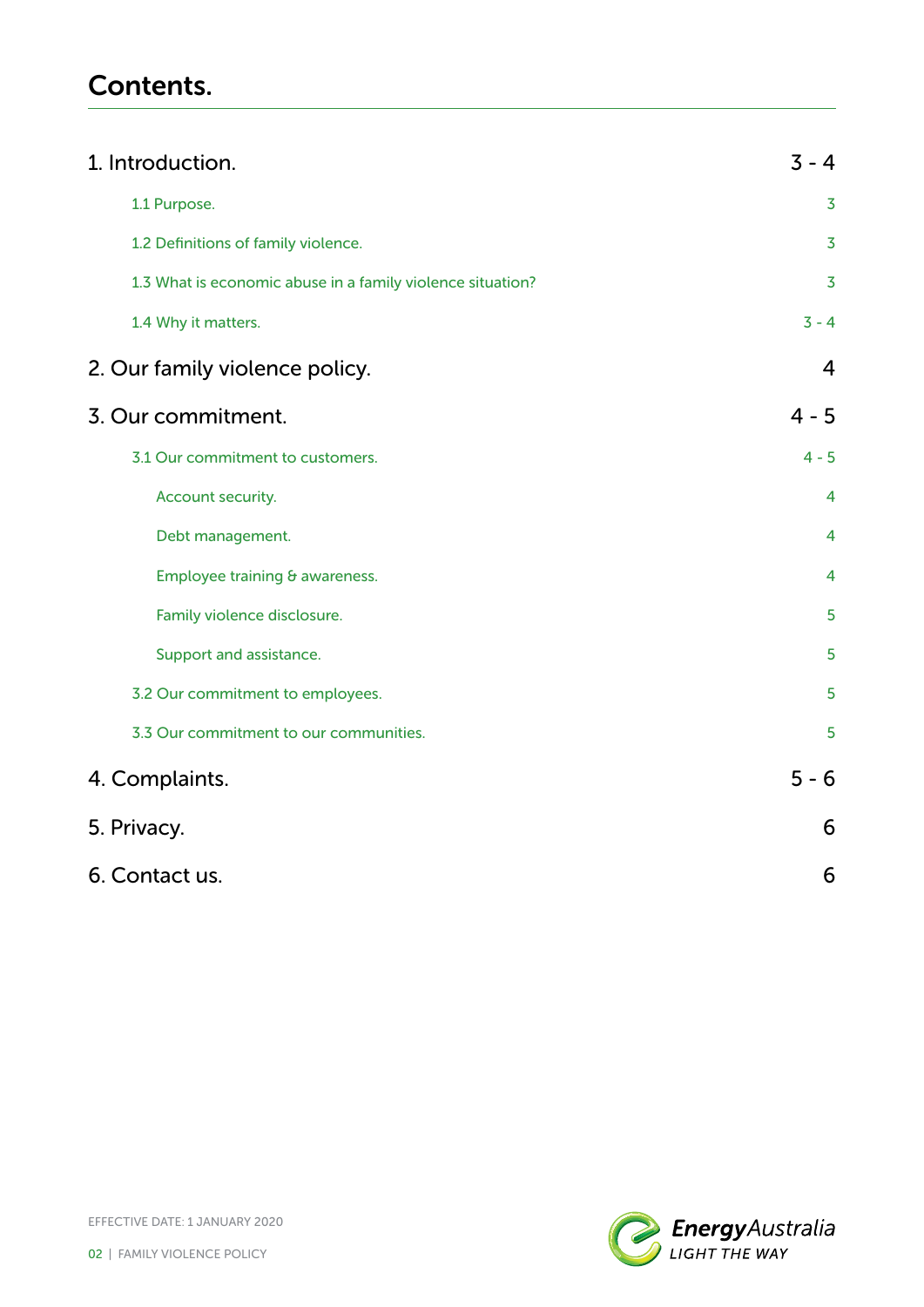# 1. Introduction.

EnergyAustralia recognises our customers and employees may be exposed to family violence. As an essential service provider, EnergyAustralia is committed to actively supporting customers and employees that may be affected by family violence.

This policy sets out EnergyAustralia's commitment to effectively supporting customers and employees affected by family violence.

A key priority of the EnergyAustralia's Family Violence Policy is to ensure all customers and employees affected by family violence are provided safe, supportive and flexible assistance and all interactions are undertaken in a respectful and sensitive manner.

EnergyAustralia promotes measures to reduce family violence in the community.

#### In an emergency or if you're not feeling safe, always call [000](tel:000).

For immediate support, you can contact: 1800 RESPECT [\(1800 737 732\)](tel:1800737732) <https://www.1800respect.org.au/>

### 1.1 Purpose.

The purpose of this policy is to set out EnergyAustralia's approach in dealing with and supporting customers and employees who may be affected by family violence.

## 1.2 Definition of family violence.

Family violence, as defined in the Family Violence Protection Act 2008 (Vic), is:

- Behaviour by a person towards a family member of that person if that behaviour is:
	- Physically or sexually abusive; or
	- Emotionally or psychologically abusive; or
	- Economically abusive; or
	- Threatening; or
	- Coercive; or
	- In any other way controls or dominates the family member and causes that family member to fear for the safety or wellbeing of that family member or another person.
- Behaviour by a person that causes a child to hear or witness, or otherwise be exposed to the effects of behaviour referred to above.

Family violence is also commonly referred to as domestic violence.

## 1.3 What is economic abuse in a family violence situation?

Economic or financial abuse is a serious form of family violence that occurs when a perpetrator uses money as a means of power, to control their partner or family member. It occurs in many different forms and can affect anyone.

## 1.4 Why it matters.

Financial abuse is one of the most powerful ways a perpetrator can keep their partner or family member trapped in an



EFFECTIVE DATE: 1 JANUARY 2020

03 | FAMILY VIOLENCE POLICY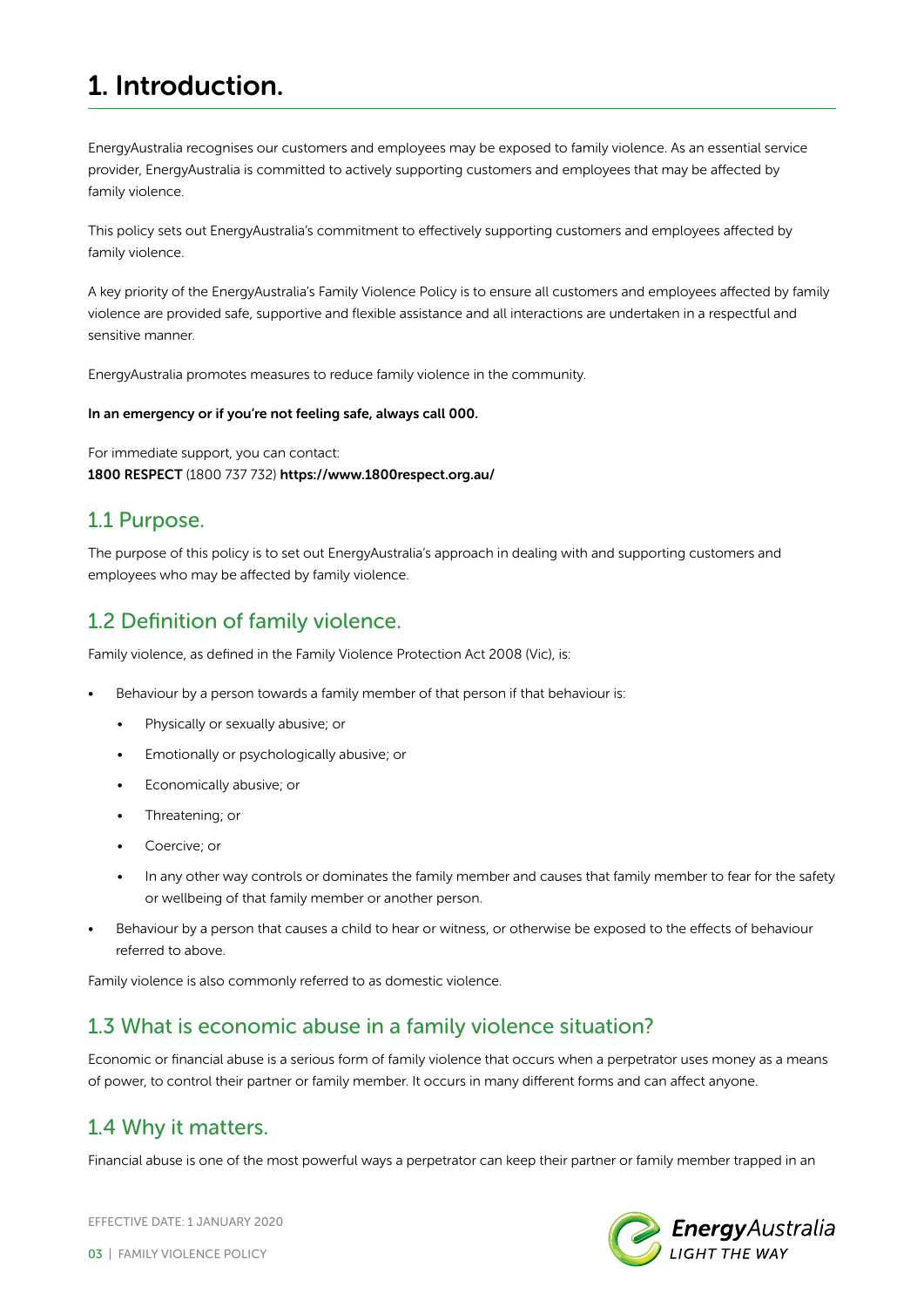abusive relationship and may also impact on that person's ability to stay safe once they leave the relationship. Essential services can be used by perpetrators of family violence to coerce and cause harm as a form of economic abuse, due to the critical function essential services play in daily life.

# 2. Our family violence policy.

This Policy applies to employees and customers identified by themselves, EnergyAustralia or notified to EnergyAustralia by an independent financial counsellor or case worker, as someone who is, or may be, affected by family violence.

# 3. Our commitment.

## 3.1 Our commitment to customers.

#### Account security.

EnergyAustralia respects your safety and privacy. Unless you instruct us otherwise, we will not disclose your information to anyone else, even if their name is on the account. All conversations are confidential and access to confidential information will be provided only with the customer's consent. Only staff who are directly involved will have access to the information you provide.

EnergyAustralia will work with you to identify a safe and practicable method of communicating with or providing information to you.

#### Debt management.

EnergyAustralia recognises family violence is a potential cause of payment difficulty.

EnergyAustralia provides support and assistance to customers left with debt as a result of family violence. We'll work with you to find a solution for your individual situation and won't restrict your energy supply.

As part of our commitment to supporting all customers, including those impacted by family violence, EnergyAustralia aims to provide hardship assistance as quickly as possible, where possible. This could include minimising the need for additional documentation or providing longer term assistance with repayments.

You can access EnergyAustralia's hardship policy on our website at [energyaustralia.com.au/home/bills-and-accounts/](https://www.energyaustralia.com.au/home/bills-and-accounts/hardship-policy) [hardship-policy](https://www.energyaustralia.com.au/home/bills-and-accounts/hardship-policy).

#### Employee training & awareness.

EnergyAustralia will treat you with understanding and respect, explain how we can assist you in this difficult situation, and give you as much time as you need to consider your options.

We have provided awareness training for all employees who engage with customers and their managers, and employees who are responsible for the systems and processes that guide or define our interactions with customers. This awareness training will support them in:

- Understanding the nature and consequences of family violence,
- Identifying and appropriately engaging with customers who may be affected by family violence, and
- Ensuring they are aware of how this Policy is applied,

so they may engage with affected customers in a respectful and sensitive manner and provide safe, supportive and flexible assistance.



EFFECTIVE DATE: 1 JANUARY 2020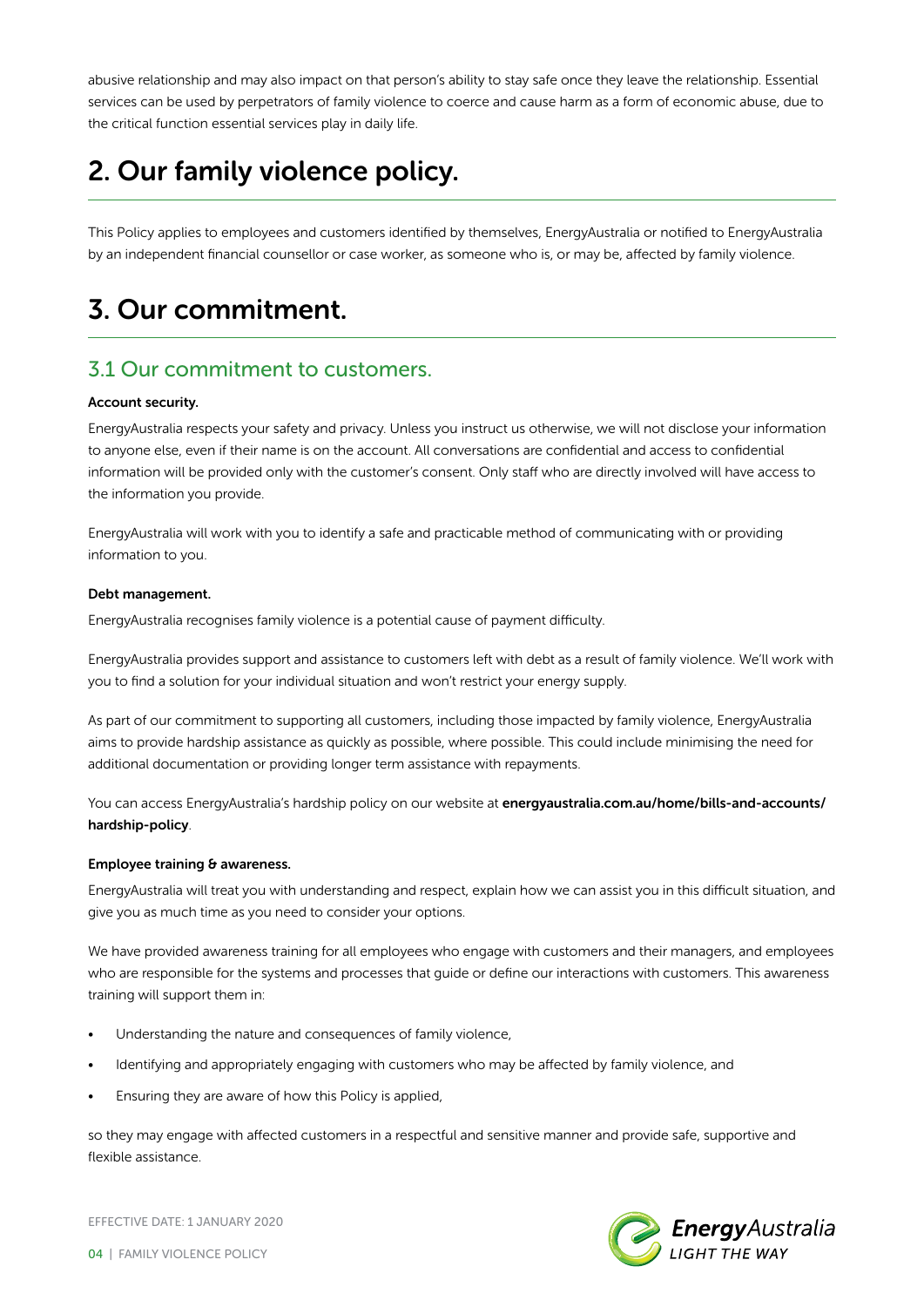#### Family violence disclosure.

EnergyAustralia has a secure process designed to ensure you only have to explain your situation once. We will be guided by the information you provide to us.

#### Support and assistance.

EnergyAustralia has identified external support services who can provide assistance to customers affected by family violence. We may refer you to these services for further assistance at a time and in a manner that considers your immediate circumstances.

#### In an emergency or if you're not feeling safe, always call [000](tel:000).

For immediate support, you can contact: 1800 RESPECT [\(1800 737 732\)](tel:1800737732) <https://www.1800respect.org.au/>

## 3.2 Our commitment to employees.

EnergyAustralia maintains a supportive work environment for employees who feel comfortable requesting assistance for family violence related concerns. We all have a role to play in creating and maintaining this environment.

The support EnergyAustralia offers to employees affected by family violence will be tailored according to the employee's needs and circumstances, but may include:

- Assistance in accessing relevant support services
- Access to leave arrangements as set out in the Leave Policy
- Access to flexible working arrangements
- Support for implementing security and privacy measures at work
- A safety plan designed in conjunction with EnergyAustralia's Security Lead
- Use of EnergyAustralia's Family Violence Toolkit
- Support from staff trained in EnergyAustralia's established protocols for confidential management of personal records.

For immediate support, employees can contact: 1800 RESPECT [\(1800 737 732\)](tel:1800737732) <https://www.1800respect.org.au/> EMPLOYEE ASSISTANCE PROGRAM (EAP) [1800 808 374](tel:1800808374)

## 3.3 Our commitment to our communities.

EnergyAustralia promotes measures to reduce family violence in the community. This may include:

- Participation in internal or external events which raise awareness of family violence
- Supporting organisations which directly or indirectly assist people affected by family violence (e.g. via EnergyAustralia's Workplace Giving program, or through community partnerships).

# 4. Complaints.

We want to make our Family Violence Policy work for our customers and employees, and we will do what we can to resolve your concerns.

If you are a customer and have a complaint about our Family Violence Policy, we will do our best to work towards an



EFFECTIVE DATE: 1 JANUARY 2020

05 | FAMILY VIOLENCE POLICY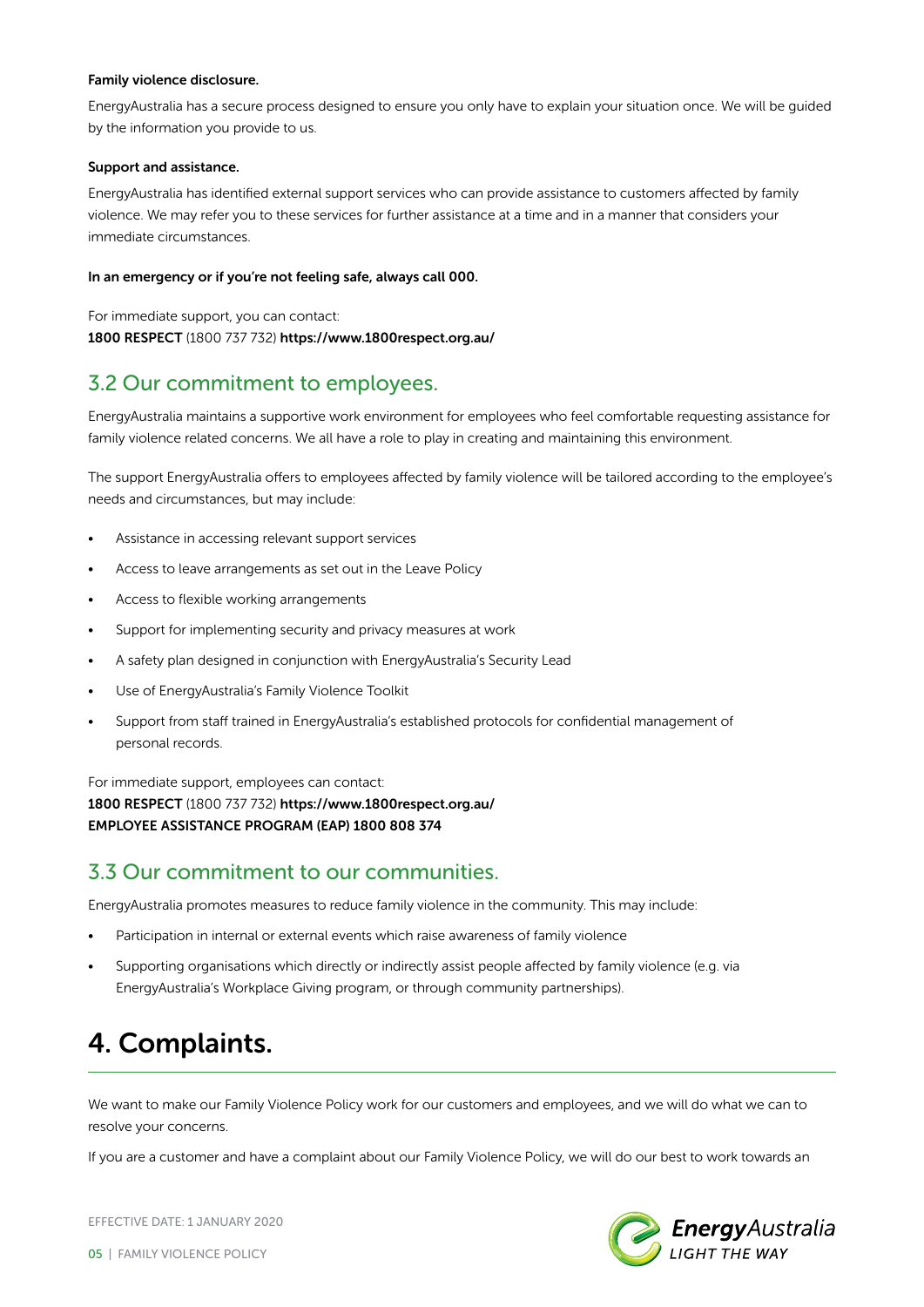early resolution. Our Customer Resolutions team is available to discuss your concerns via online chat at [energyaustralia.com.au/livechat](https://www.energyaustralia.com.au/livechat) (Monday to Friday, 8.00am to 9.00pm & Saturday, 9.00am to 6.00pm AEST) or you can call us on [133 466](tel:133466) (Monday to Friday, 8.00am to 8.00pm AEST).

If you are unhappy with the outcome of our enquiry into your complaint, you can contact the Energy Ombudsman in your state to request a free and independent review.

Australian Capital Territory Civil & Administrative Tribunal

[acat.act.gov.au](https://www.acat.act.gov.au/) Phone: [\(02\) 6207 1740](tel:0262071740)

Energy & Water Ombudsman NSW [ewon.com.au](https://www.ewon.com.au/) Freecall: [1800 246 545](tel:1800246545)

Energy & Water Ombudsman Queensland [ewoq.com.au](https://www.ewoq.com.au/) Freecall: [1800 662 837](tel:1800662837)

Energy & Water Ombudsman SA [ewosa.com.au](https://ewosa.com.au/) Freecall: [1800 665 565](tel:1800665565)

Energy & Water Ombudsman of Victoria [ewov.com.au](https://www.ewov.com.au/) Freecall: [1800 500 509](tel:1800500509)

If you are an employee and have a complaint about our Family Violence Policy, speak with your Leader or a member of the People team.

# 5. Privacy.

EnergyAustralia is committed to respecting our customers' and employees' privacy. We protect the personal information of our customers and employees in accordance with the Privacy Act 1988 (Commonwealth) and the Australian Privacy Principles.

More information on how we collect, use, store and disclose personal information can be found in our Privacy Policy visit [energyaustralia.com.au/privacy](https://www.energyaustralia.com.au/privacy), chat with us online at [energyaustralia.com.au/livechat](https://www.energyaustralia.com.au/livechat) (Monday to Friday, 8.00am to 9.00pm & Saturday, 9.00am to 6.00pm AEST) or call us on [133 466](tel:133466) (Monday to Friday, 8.00am to 8.00pm AEST) to request a hard copy.

# 6. Contact us.

If you have any questions about our Family Violence Policy call us on [133 466](tel:133466) (Monday to Friday, 8.00am to 8.00pm AEST, or chat with us online at *energyaustralia.com.au/livechat* (Monday to Friday, 8.00am to 9.00pm & Saturday, 9.00am to 6.00pm AEST).



EFFECTIVE DATE: 1 JANUARY 2020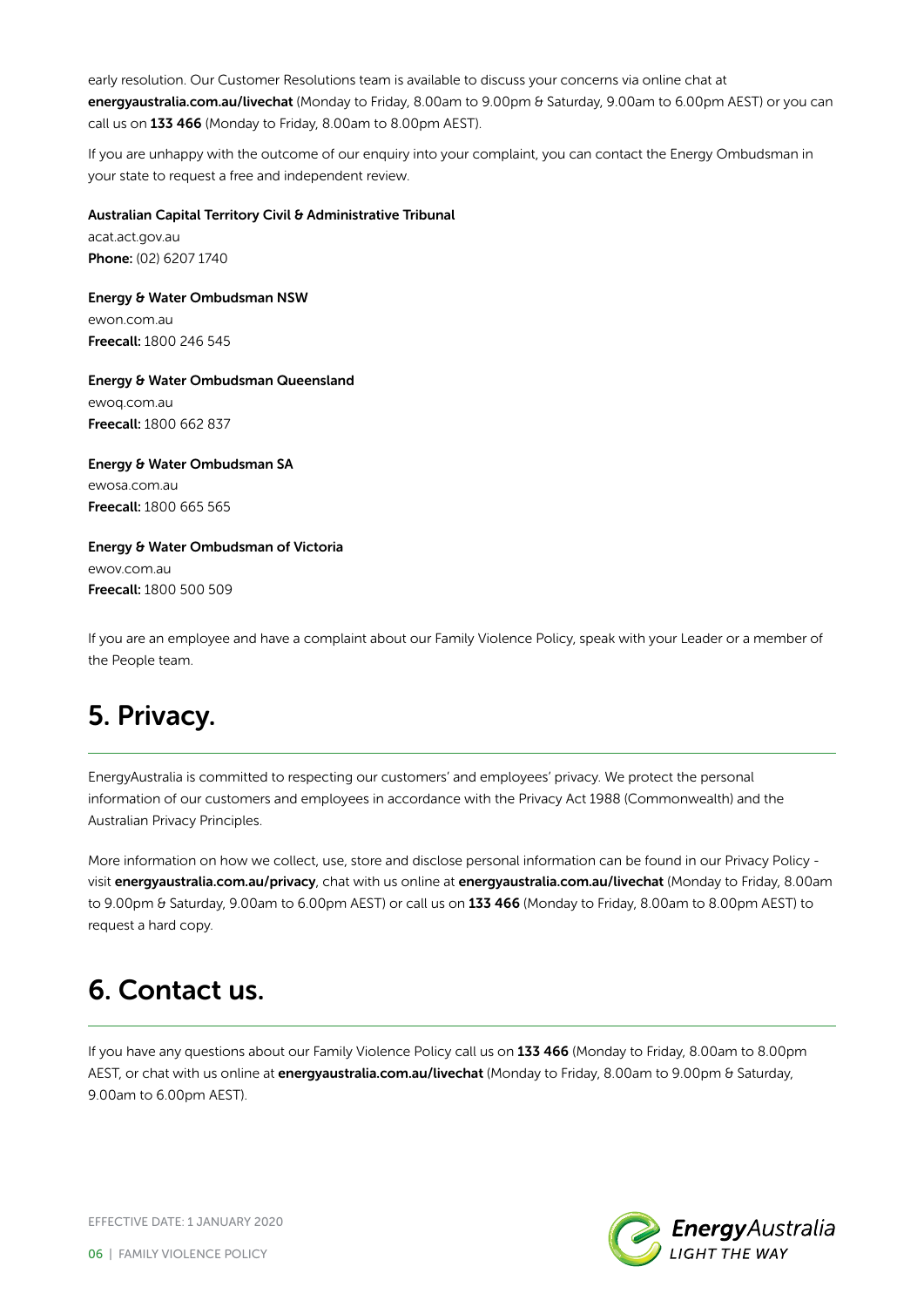

EFFECTIVE DATE: 1 JANUARY 2020